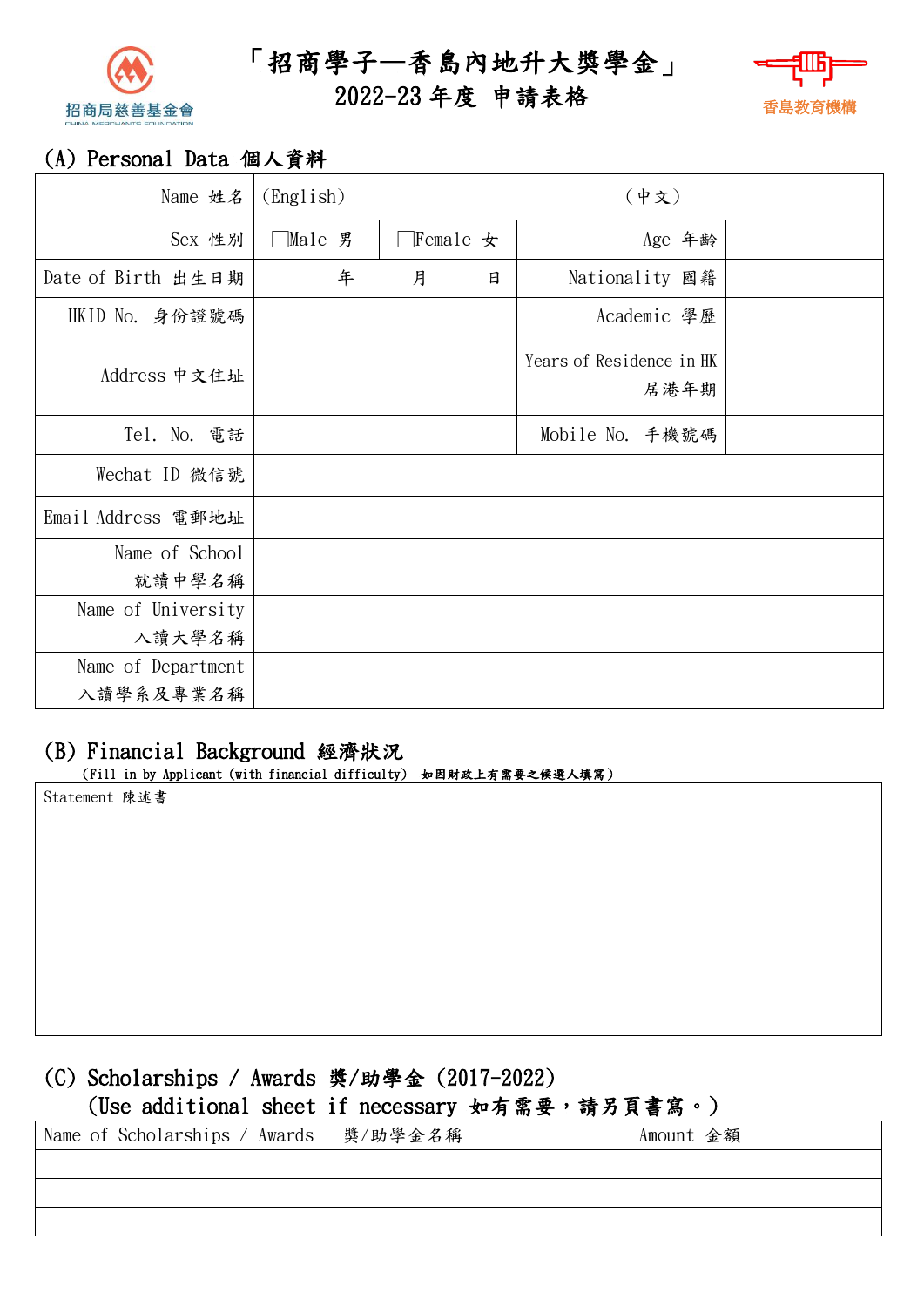#### (D) Activities / Social Services (Please fill in not more than 10 activities) 課外活動/社會服務(最多可填寫十項活動〉

| Date/Period | Name of Organization/Activities | Post/Nature of Activities |  |  |  |  |  |
|-------------|---------------------------------|---------------------------|--|--|--|--|--|
| 日期/期間       | 團體/活動名稱                         | 職位/活動性質                   |  |  |  |  |  |
|             |                                 |                           |  |  |  |  |  |
|             |                                 |                           |  |  |  |  |  |
|             |                                 |                           |  |  |  |  |  |
|             |                                 |                           |  |  |  |  |  |
|             |                                 |                           |  |  |  |  |  |
|             |                                 |                           |  |  |  |  |  |
|             |                                 |                           |  |  |  |  |  |
|             |                                 |                           |  |  |  |  |  |
|             |                                 |                           |  |  |  |  |  |
|             |                                 |                           |  |  |  |  |  |

#### (E) Personal Statement 個人自述 (No more than 250 words 不多於 <sup>250</sup> <sup>字</sup>)

Applicants are required to share their experience of growth which including education, working and career development, as well as aspiration. 請申請人分享自我成長的經歷、升學、就業及 未來發展抱負。

Name of Applicant 申請人姓名:

#### (F) Declaration 聲 明

I declare that all information provided as above is true.

茲聲明以上提供之資料均屬真確無訛。

Applicant's Signature 申請人簽署: Date 日期: